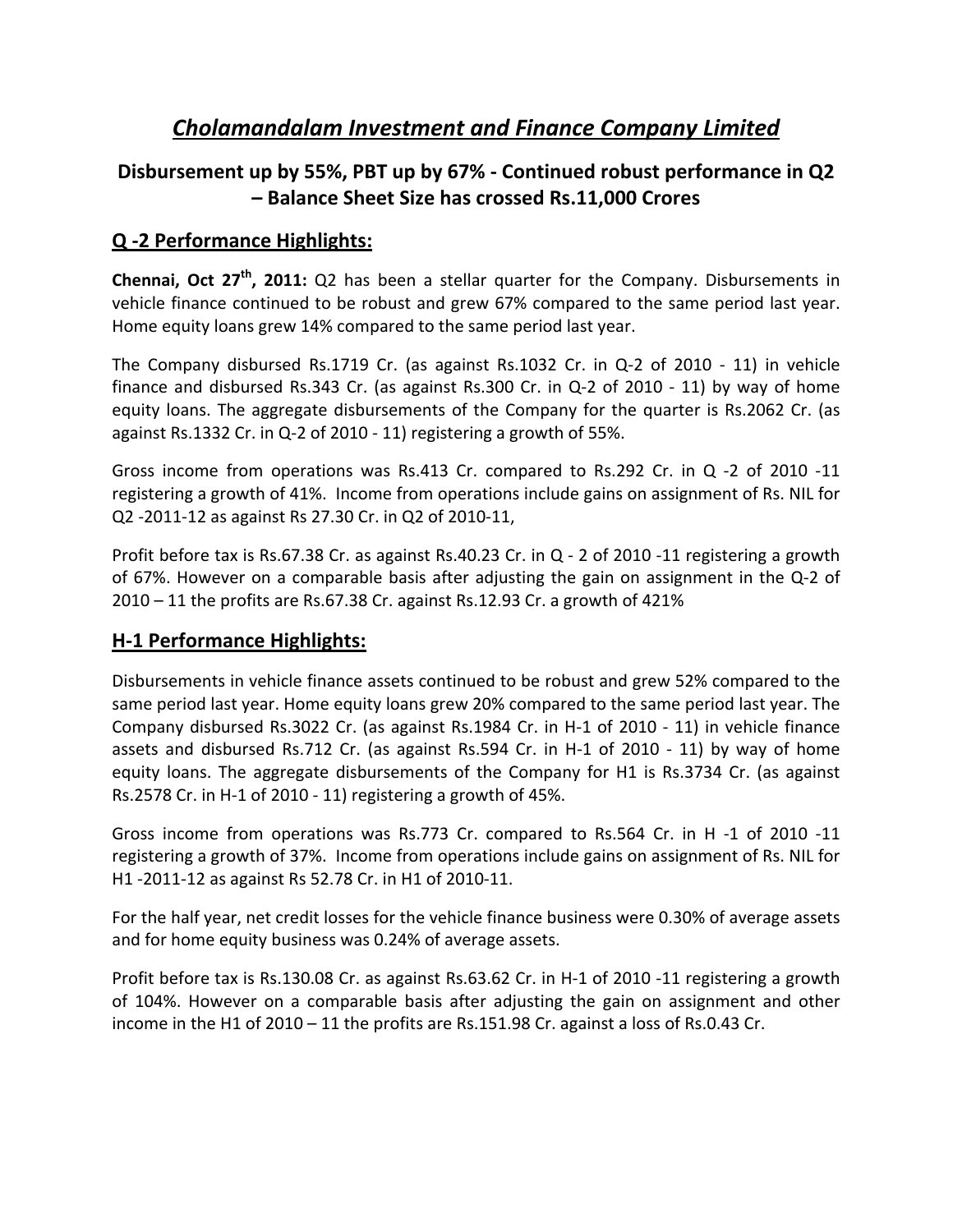### **Financial performance ‐ Summary :**

|                          |                          |                                               | Rs in Cr.      |          |                 |                 |
|--------------------------|--------------------------|-----------------------------------------------|----------------|----------|-----------------|-----------------|
| 2010-11                  |                          | <b>Particulars</b>                            | 2011-12        |          | Growth          | <b>Growth</b>   |
| Q <sub>2</sub>           | H1                       |                                               | Q <sub>2</sub> | H1       | <b>Q2 vs Q2</b> | <b>H1 vs H1</b> |
| 1,332.13                 |                          | 2,577.78 Disbursements (VF & HE)              | 2,062.25       | 3,733.86 | 55%             | 45%             |
| 291.85                   |                          | 564.29 Total Income *                         | 412.80         | 772.61   | 41%             | 37%             |
| 40.23                    |                          | 63.62 Profit Before Tax and Exceptional Items | 67.38          | 152.04   | 67%             | 139%            |
| $\overline{\phantom{0}}$ | $\overline{\phantom{0}}$ | <b>Exceptional Items</b>                      |                | (21.96)  |                 |                 |
| 40.23                    |                          | 63.62 Profit Before Tax                       | 67.38          | 130.08   | 67%             | 104%            |
| 4.77%                    |                          | 4.77% GNPA/Total Assets                       | 1.92%          | 1.92%    |                 |                 |
| 1.04%                    |                          | 1.04% NNPA/Total Assets                       | 0.30%          | 0.30%    |                 |                 |

\* Total income of 2010 ‐11 includes Rs.27.30 Cr. in Q 2 and Rs.52.78 Cr. in H1 on account of gain on assignment and Rs.11.27 Cr. on account of sale and lease of fixed assets as against nil on assignment and Rs.0.06 Cr. on other income for the H1 2011 – 12.

## **Balance Sheet (Business assets are shown net of provisions) :**

|         |                                 | Rs in Cr. |                |  |  |
|---------|---------------------------------|-----------|----------------|--|--|
| 2010-11 | <b>Business wise</b>            | 2011-12   | Growth         |  |  |
|         |                                 |           | <b>Over H1</b> |  |  |
| H1      |                                 | H1        | Pr. Yr         |  |  |
| 4,313   | Vehicle Finance                 | 7,379     | 71%            |  |  |
| 1,281   | Home Equity                     | 2,276     | 78%            |  |  |
| 592     | <b>Business Finance</b>         | 841       | 42%            |  |  |
| 162     | Personal Loans                  | 21        | $-87%$         |  |  |
| 934     | <b>Other Assets</b>             | 620       | $-34%$         |  |  |
| 7,281   | <b>Balance Sheet Assets</b>     | 11,137    | 53%            |  |  |
| 1,400   | <b>Off Balance Sheet Assets</b> | 455       | $-68%$         |  |  |
| 8,681   | <b>Total Fund Base</b>          | 11,591    | 34%            |  |  |

- The Company has expanded its presence to 342 branches as on  $30<sup>th</sup>$  September 2011. The additions during H1 are in Tier III and Tier IV locations across India.
- The Company raised Tier II capital of Rs. 107 Cr. during the quarter in the form of perpetual debt instrument and subordinated debt.